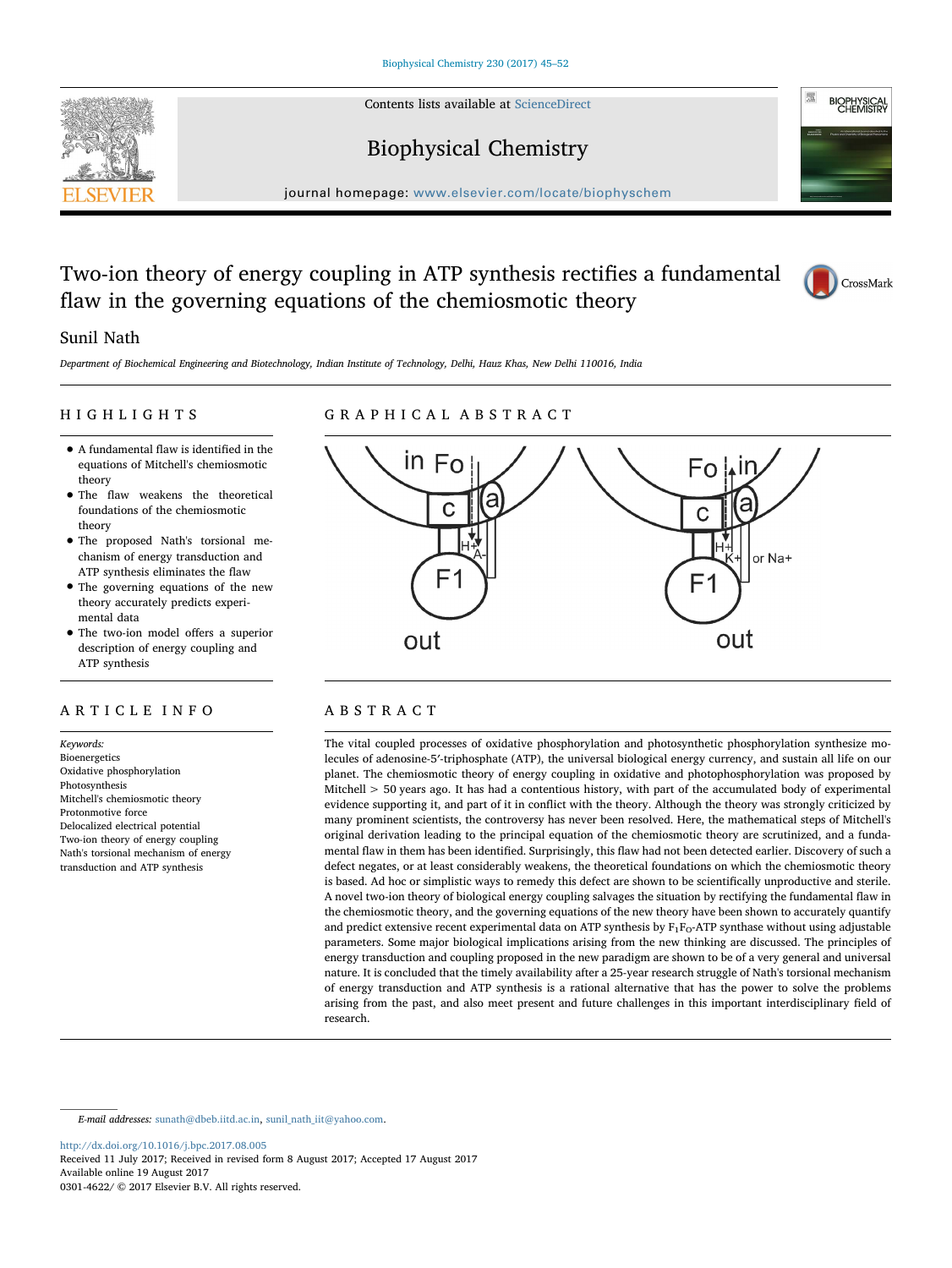#### 1. Introduction

The molecular mechanism by which energy is released, conserved, transduced, stored, and utilized in biological processes and how chemical reactions can be coupled are among the most fundamental questions in science. The prevailing theory of energy coupling serves as a guide in several fields of biochemical research. In many fields of biology, in the eloquent words of Green [\[7\]](#page-6-0), "The whole direction of research is profoundly influenced by the prevailing theory of energy coupling. It plays a comparable role in bioenergetics, as does atomic theory in physics or valence theory in chemistry." Almost all the biochemistry textbooks currently in print use the chemiosmotic theory of energy coupling to explain the fundamental processes of oxidative phosphorylation (OX PHOS) and photophosphorylation.

In what has been termed as "the OX PHOS wars," a number of stalwarts of the latter half of the 20th century – E. C. Slater, R. J. P. Williams, Albert Lehninger, David Green, Gregorio Weber, among others – had expressed their very strong objections regarding the correctness and validity of the chemiosmotic theory [\[7,27,29,34,35\],](#page-6-0) and the theory had clearly been shown to be inconsistent with a considerable body of accumulated experimental evidence, summarized recently [\[11,20,23,37\].](#page-6-1) Yet, the scientific ingenuity of these and other giants of biochemistry and biophysics could not formulate a theory that might be put in place of chemiosmosis, despite several attempts, and the plethora of experiments failed to offer any positive guidance to devise a rational substitute. Perhaps partly as a result of this failure, textbooks continued to cause confusion in young and old minds alike.

The author's research of the past twenty-five years had consummated a superior and more detailed alternative molecular mechanism – the Nath's torsional mechanism of energy transduction and ATP synthesis – that went beyond the chemiosmotic theory (for reviews see [1,2,8,11,19–[21,24,26,33,37,38\]](#page-6-2)). The chemiosmotic theory postulated a role solely for proton translocation through the ATP synthase, and violated overall electrical neutrality of bulk aqueous phases [\[24\]](#page-6-3). On the other hand, the new paradigm of the torsional mechanism proposed that the ATP synthase is a cotransporter, contradicting a fundamental postulate of chemiosmosis. The torsional mechanism was quantitative and contained mathematical equations that described the overall driving force of ATP synthesis arising from discrete proton and anion/countercation translocations in the membrane-bound  $F<sub>O</sub>$  portion of  $F_1F_0$ -ATP synthase. These translocations occurred by a dynamically electrogenic but overall electroneutral mode of ion transport in the  $F_{\Omega}$ portion of the ATP synthase that did not violate overall electroneutrality [\[21,24\]](#page-6-4). Which of these two contrasting models offers a better approximation of the real process of biological energy coupling in OX PHOS? If one of these models was false, then where exactly did the error lie? What was its exact origin? Such an analysis would also help in the avoidance of costly and debilitating errors in the future in various connected and interdisciplinary fields.

## <span id="page-1-4"></span>2. Mathematical analysis of the governing equations of the chemiosmotic theory

It appeared to this author that the governing mathematical equations of the chemiosmotic framework had not been scrutinized earlier, despite the passage of over fifty years. Textbook versions of the chemiosmotic theory of energy coupling are based on Mitchell's classical paper [\[14\]](#page-6-5), one that has also been reproduced in recent compilations. The governing equations of the theory were given therein as Eqs. (7)–(15)  $[14]$ , and the concept of the "protonmotive force" (Eq.  $(15)$ ) was also introduced for the first time in that paper. Eqs. (1)–(6) in that work refers only to illustrative diagrams and to certain hypothetical schemes of coupling in OX PHOS, so Eqs. (7)–(15) forms the conceptual underpinning of the theory.

Interestingly, in the original, more primitive form of the theory of chemiosmotic coupling, Mitchell only postulated a "protonimpermeable membrane" with ΔpH as the sole driving force of ATP synthesis in the OX PHOS process [\[13\]](#page-6-6). Unfortunately, the ΔpH in mitochondria was found to measure less than one unit, and therefore insufficient in magnitude to act as the driving force of ATP synthesis. Hence Mitchell was forced to modify (or in his words, "sophisticate") his theory by postulating that the coupling membrane has a low permeability to all anions and cations generally (and not just to  $H^+$ ), thereby allowing a delocalized electrical potential (given the symbol ΔE in his 1966 paper) to be conserved across the membrane and provide the major part of the driving protonmotive force, Δp, with need for only a relatively small pH difference, ΔpH.

Moreover, as discussed in Section 1, the author's research of the past twenty-five years had consummated a detailed alternative molecular mechanism that went beyond the chemiosmotic theory [19–[21\],](#page-6-7) and he could predict with complete confidence that the 1966 "derivation must be erroneous," and that the error must lie somewhere between Eq. (9) (which was correct, under the assumptions made) and Eq. [\(15\)](#page-4-0) of Mitchell [\[14\]](#page-6-5) containing the delocalized potential, which was unsupported by theory (Nath, S., personal communication to E. C Slater, 2010 [\[22\].](#page-6-8)).

<span id="page-1-0"></span>Assuming a treatment based on equilibrium thermodynamics following Mitchell [\[14\],](#page-6-5) the overall ATPase reaction was represented by.

$$
ATP + H_2O + nH^+R \leftrightarrow ADP + P_i + nH^+L \tag{1}
$$

where L and R stand for bulk aqueous phases on the left and right of the energy-transducing membrane, and n is the number of  $H^+$  ions coupling oxidation and phosphorylation.

<span id="page-1-1"></span>With activities enclosed within curly brackets, the normal hydrolysis equilibrium for ATP can be written as

$$
\frac{\{ADP\} \times \{P_i\}}{\{ATP\}} = K'\{H_2O\} \frac{\{H^+\}_{R}^n}{\{H^+\}_{L}^n}
$$
\n(2)

According to the chemiosmotic theory, the value of n in Eq. [\(1\)](#page-1-0) and Eq. [\(2\)](#page-1-1) equals two [\[16\]](#page-6-9) [a number that Mitchell vehemently asserted until his dying day, even in the face of adverse experimental evidence that unequivocally showed significantly higher values of proton stoichiometry per ATP; for a thorough discussion of this point, see Sections 5 and 6.3 of Nath [\[24\]](#page-6-3)], implying that the reaction is strictly coupled to the translocation of 2 protons from one bulk aqueous phase (R) to the other bulk aqueous phase (L) per ATP, i.e.,

$$
\frac{\{ADP\} \times \{P_i\}}{\{ATP\}} = K'\{H_2O\} \frac{\{H^+\}_{R}^2}{\{H^+\}_{L}^2}
$$
\n(3)

It is assumed in the original analysis that ADP,  $P_i$ , and ATP all participate in the equilibrium from the same phase, and therefore the activities can be set approximately equal to the concentrations as and when required [\[14\].](#page-6-5)

<span id="page-1-3"></span>In the presence of a delocalized membrane potential measuring  $\Delta E$ mV between phases L and R (with phase L taken as positive), Mitchell writes the relationship (Eq. [\(10\)](#page-4-1) in Mitchell [\[14\]\)](#page-6-5)

$$
log_{10}\frac{\{H^{+}\}_L}{\{H^{+}\}_R} = pH_R - pH_L + \frac{\Delta E}{Z}
$$
\n(4)

where  $Z = 2303$  RT/F, and F and R are the Faraday constant and the gas constant respectively. However, from its basic definition,  $pH = -log_{10}{H<sup>+</sup>}$ , and applying the definition to the L and R phases, we have  $pH_L = -log_{10}\{H^+\}_L$ , and  $pH_R = -log_{10}\{H^+\}_R$ . Combining these equations we obtain as an identity

<span id="page-1-2"></span>
$$
log_{10} \frac{\{H^+\}_L}{\{H^+\}_R} = pH_R - pH_L \tag{5}
$$

Hence, in reality, Eq. [\(5\)](#page-1-2) is the correct equation that should have been employed in place of Eq. [\(4\)](#page-1-3) written by Mitchell [\[14\]](#page-6-5) arbitrarily and without logic. Comparison of Eq.  $(5)$  with Eq.  $(4)$  reveals that  $\Delta E/Z$ is identically zero in Eq. [\(4\),](#page-1-3) which corresponds to Eq. [\(10\)](#page-4-1) in Mitchell [\[14\]](#page-6-5). In other words, it is not possible to derive an Eq. [\(4\)](#page-1-3) containing a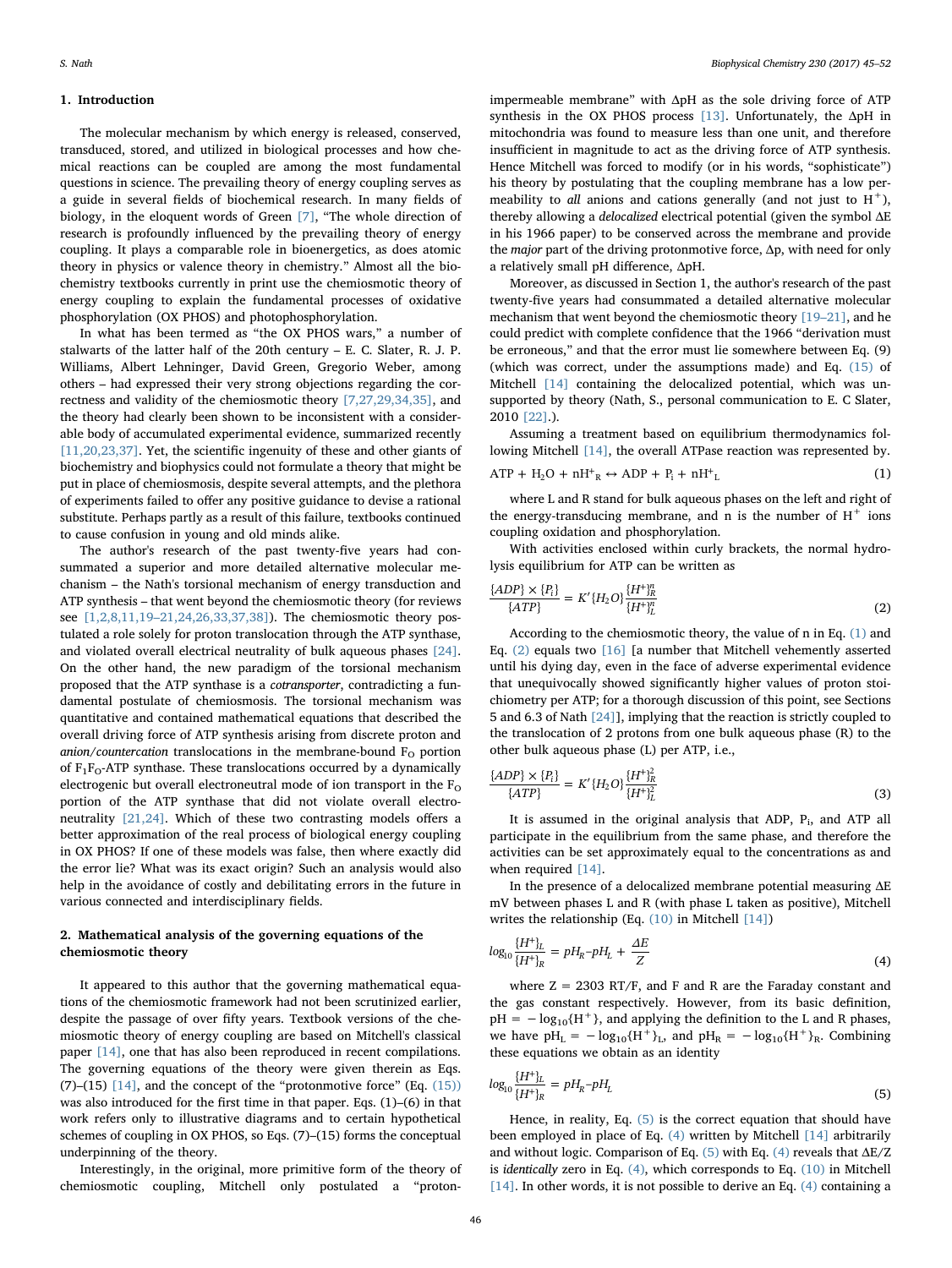finite delocalized electrical potential, and certainly a finite, non-zero ΔE cannot be introduced forcibly into the equations in this way [\[14\]](#page-6-5).

The above analysis reveals that  $\Delta E$  is zero in Eq. [\(4\)](#page-1-3) [Eq. [\(10\)](#page-4-1) of Mitchell [\[14\]\]](#page-6-5), and a main purpose of the present note is to show this. This fact strikes at the root of the mathematical framework of chemiosmosis developed in Mitchell [\[14\]](#page-6-5), because once ΔE is always zero, it is not possible to derive any of the subsequent equations [Eqs. (11)–(15) of Mitchell [\[14\]\]](#page-6-5). Thus, substituting  $\Delta E = 0$  in each of Eqs. (11)–(15) in the 1966 work, while retaining the other assumptions made subsequently, i.e., that the concentration of inorganic phosphate equals 10 mM, the temperature is 27 °C, and that the ATP/ADP couple is poised centrally, leads finally to the equation for the protonmotive force (in units of mV)

<span id="page-2-0"></span>
$$
\Delta p = -60 \Delta p H \tag{6}
$$

However, it is not possible to derive

$$
\Delta p = \Delta E - 60 \Delta p H \tag{7}
$$

which is Mitchell's central protonmotive force equation, Eq. [\(15\)](#page-4-0) in Mitchell [\[14\].](#page-6-5) This crucial matter was discussed with a founding-father of bioenergetics, and proponent of the first theory of oxidative phosphorylation [\[28\]](#page-7-0) during a 15-year long correspondence. He concurred that, "I do agree with your conclusion that Eq. [\(10\)](#page-4-1) implies that  $\Delta E$  is zero" (Slater, E. C., personal communication to S. Nath, 2010) [\[30\].](#page-7-1)

#### <span id="page-2-1"></span>3. Major biological implications

The analysis in Section 2 has major biological implications. Upon invoking a zero ΔE in Mitchell's Eq. [\(7\),](#page-2-0) there is no finite contribution to add to the ΔpH term. Hence the Δp will not meet the unremitting requirement that it be thermodynamically competent to drive ATP synthesis, and one is back to the problem of an insufficient driving force that had historically forced Mitchell to modify his theory in the first place [\[14\]](#page-6-5).

The above problem cannot be resolved in ad hoc or simplistic ways. For instance, it is not possible to stipulate that the concept of the electrochemical potential can replace the Mitchell [\[14\]](#page-6-5) theoretical derivation, because, in the definition of the electrochemical potential, the electrical potential is always local, while the chemiosmotic theory postulates delocalized electrical potentials across bulk aqueous media created solely by incessant, uncompensated electrogenic translocation of a single ion species. Translocation of one proton (or a few protons) will create only a negligible bulk-to-bulk delocalized potential; in fact, it was shown that as many as 80,000 uncompensated  $H^+$  need to be translocated in a single mitochondrion to create the 240 mV delocalized potential required by the chemiosmotic theory [\[24\],](#page-6-3) in agreement with previous calculations by Tedeschi [\[32\].](#page-7-2) To avoid confusion, concepts and mechanisms in competing theories need to be differentiated. For this reason, it was suggested that the local electrical potentials postulated in the torsional mechanism be denoted by a different symbol (e.g., Δψ) from the presumed large delocalized electrical potential differences presumed to exist across bulk aqueous media by the chemiosmotic theory (e.g.,  $ΔE$  or  $Δφ$ ) [\[20\]](#page-6-10).

According to Nath's torsional mechanism of energy transduction and ATP synthesis, the mandate of electroneutrality is extremely stringent. This is exactly opposite to the view of the chemiosmotic theory, according to which "processes involving the transfer of a single ionic species between one phase and another at different electrical potential are permissible and have the same thermodynamic status as processes involving the transfer of a single uncharged molecular species" [\[15\]](#page-6-11). In the process of chemiosmosis, bulk electroneutrality can be violated at will, if Mitchell's faulty and completely misleading analysis (that can be shown to violate Gauss's law) in a section entitled, "The Fiction of Electrical Neutrality" ([\[15\],](#page-6-11) pp. 177–179) is to be believed. In the new paradigm of the torsional mechanism, charge imbalance can be created, and is indeed necessary, but it cannot be sustained for long;

dynamically, the primary translocation creates a local Δψ that favors the translocation of a counterion (that destroys the local potential) over the translocation of another coion (that would have built-up and accumulated the electrical potential) because of the strict requirement imposed by the principle of electroneutrality. These physical principles are of a very general and universal nature, because the presence of a resisting local Δψ will prevent continued electrogenic translocation of that ionic species. Hence, a delocalized Δp made up of a large delocalized electrical potential component, ΔE across bulk aqueous phases, that is created and accumulated by purely electrogenic transport of a single ionic species simply does not exist. Further, since the  $\Delta \psi$  is local in the access channels of  $F<sub>O</sub>$ , but the  $\Delta pH$  is delocalized, it is incorrect and meaningless to combine and add ΔpH and Δψ in a modified definition of Δp. Moreover, a delocalized and a localized driving force cannot compensate for each other and have to be kinetically nonequivalent. Hence, Δp is a mathematically defined phantom quantity that does not have any physical meaning.

The concept of the electrochemical potential (described for example by Eqs. (8)–(11) in Section 4) is a cornerstone of biophysical chemistry to quantify the energetics of ions and charged species. In this concept, the electrical potential,  $\psi$  is a *local* potential, one that resides on that particular species. Hence the property can be ascribed as belonging to a single ion. Its energy is available even in elementary single binding/ unbinding and translocation steps within the membrane and a change in energetics can manifest itself via the process of ion-protein interactions. On the other hand, the electrical potential  $\Delta E$  in the definition of  $\Delta p$  in Mitchell's "protonmotive" force equation [Eq. [\(7\)](#page-2-0)] is a general bulk-tobulk delocalized potential across aqueous media that has no relationship with the local electrical potential. Translocation of a single ion will create only a negligible delocalized potential. Such a chemiosmotic mechanism that is central to the creation of the protonmotive force, Δp in Eq. [\(7\)](#page-2-0) therefore requires that the translocation of an ion species be electrogenic and that such incessant translocation (uncompensated by movement of any anion in the same direction or countercation in the opposite direction during the entire process) of a very large number of ions across the membrane continuously add to the field until a finite delocalized potential of the required magnitude  $(-200 \text{ mV})$  is established across the membrane between the two bulk aqueous phases.

Hence, one of the reviewers is right in saying that " $\Delta p$  is the molar free energy difference of protons across both sides of the membrane" only if such a purely electrogenic mode of translocation of protons is permissible and operates in the system. Central to the approach of the chemiosmotic theory is the fundamental assumption of an electrogenic process, which in reality should have been proved, and not assumed. As discussed above and in Section 4, this fundamental assumption is false. In fact, the translocation proceeds by an ordered and sequential step-bystep dynamically electrogenic but overall electroneutral mechanism involving two permeant ions in which the departure from electroneutrality is minimal and local. Electrical imbalance caused by the binding/unbinding of ions/charged substrate molecules in the hydrophobic core of the membrane is extremely unfavorable, and would incur a huge energy penalty. Lack of compensation by secondary  $H^+$ cotransport/countertransport events of such severe charge imbalances caused at/in the vicinity of the binding sites by primary elementary events would have deleterious effects on the structural integrity of the binding sites, especially in the absence of metal binding. In a structural sense, proton cotransport/countertransport is a consequence of the requirement for maintaining the structural integrity of the anion/countercation binding sites in the access channels of the energy-transducing membrane. Therefore a large delocalized potential created solely by electrogenic translocation of  $H^+$  ions cannot be built up in the first place because such an electrogenic mode of ion transport [especially one that violates bulk electroneutrality to an unprecedented extent [\[24\]](#page-6-3)] that was presumed to exist by the chemiosmotic theory simply does not occur in natural systems, and a reorientation of how we think about the fundamental process of energy coupling is necessary.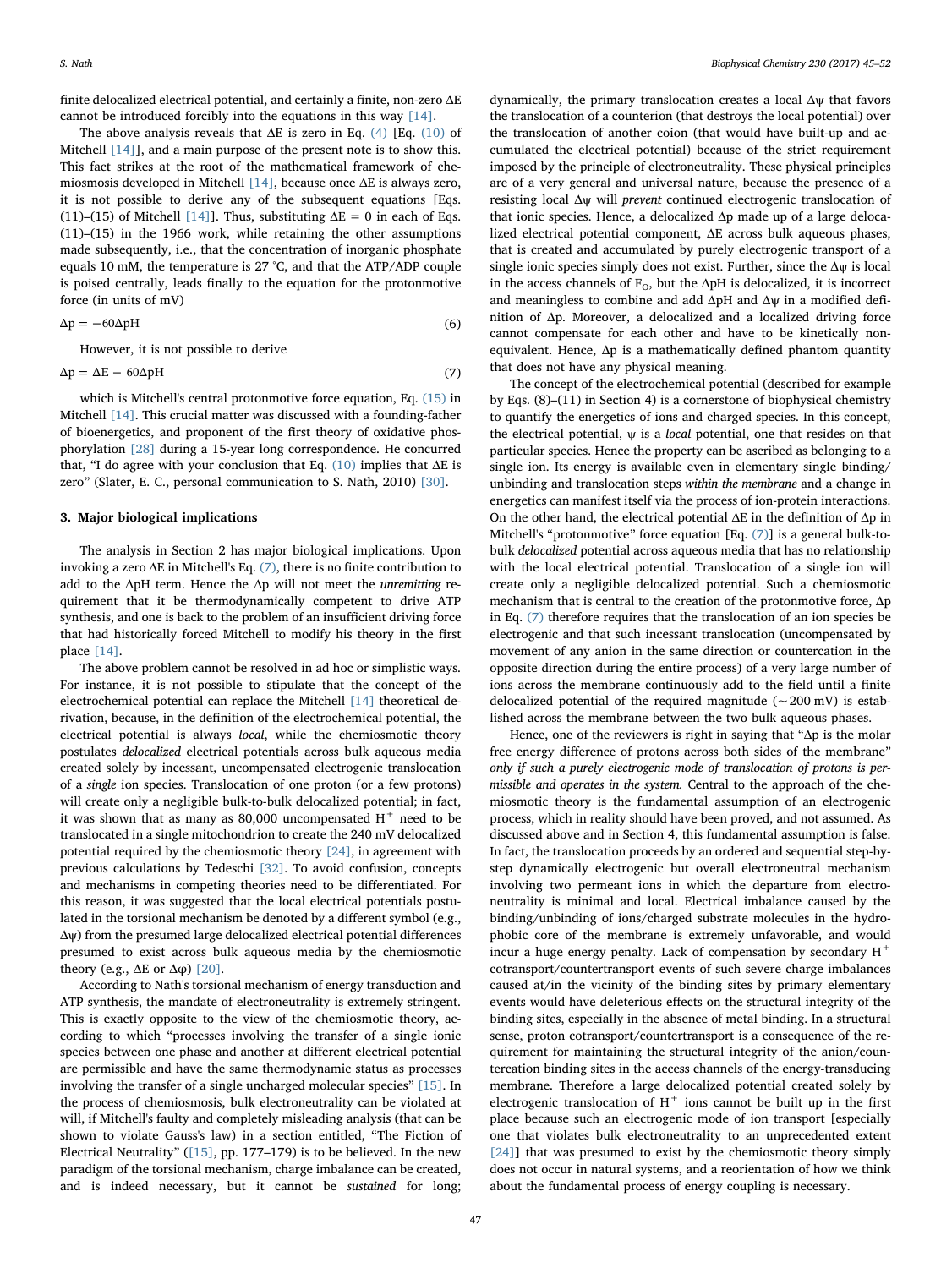Another great danger is to believe that no theoretical foundation of the type attempted by Mitchell  $[14]$  is needed (or what is worse – an insidious possibility that must be preempted – that the principal result involving the electrogenic protonmotive force, Δp [Eq. [\(15\)](#page-4-0) of Mitchell [\[14\]](#page-6-5), which is Eq. [\(7\)](#page-2-0) here] is correct even if the original derivation is false), or that experiments alone can help resolve the problems. However, as more and more data has continued to accumulate, the fundamental questions have remained unanswered, or incompletely answered. Interestingly, a vast body of experimental data, for example on the thermodynamic incompetence of  $\Delta p$  in the alkaliphiles and haloalkaliphiles, on the isolation of uncoupler-resistant mutants of OX PHOS, on lipid solubility determining the potency of uncoupler action ceteris paribus, new 3D tomographic structural studies on mitochondria [\[5,6,25\],](#page-6-12) and several other longstanding observations (summarized in [\[20,23,33\]\)](#page-6-10) have defied explanation based on the classical chemiosmotic theory. As shown here, the theoretical foundations on which chemiosmosis was derived does not hold, and without a fundamentally new theory in bioenergetics, it is difficult to see how the immense challenges in this interdisciplinary field can be successfully met. The ultimate in foolhardiness, which ought to be prevented for the sake of scientific progress, is probably to continue to believe in an old dogma even though it is inconsistent with a vast amount of experimental data and whose derivation leading to its main equation is defective and fallacious. Fortunately, a novel unified theory of biological energy transduction and ATP synthesis/hydrolysis free from logical inconsistencies that has the power to solve our problems and overcome the challenges of the present and the future is finally available.

### 4. Rectification of the fundamental flaw by a two-ion theory of energy coupling in ATP synthesis

The mathematical analysis in Section 2 proves that Mitchell's attempt to modify the equations of the chemiosmotic theory in order to address the acknowledged energy deficit in ATP synthesis was infructuous and unsatisfactory, and failed to solve the central problem in ATP mechanism and thermodynamics. The problem of energy shortfall was actively discussed in various papers between 1998 and 2002 during the formulation of Nath's torsional mechanism of energy transduction and ATP synthesis (for a review, see pp. 75–80 of [\[19\]\)](#page-6-7) and after a systematic reappraisal, a very different, alternative approach was adopted to solve the conundrum. It was postulated in the new theory that the remaining part of the energy not supplied by proton translocation has to be provided by an independent energy source separate from the  $H^+$  ion. Thus, the missing energy was postulated by the torsional mechanism to be provided by a second ion, i.e. by translocation of an anion or countercation (depending on the system) that was proposed to occur at the a-c interface in the membrane-bound  $F<sub>O</sub>$  portion of ATP synthase. Hence, according to the torsional mechanism, in contradiction to the standard model, the ATP synthase is a cotransporter [\[19,21,23,24\],](#page-6-7) as shown in [Fig. 1](#page-3-0), drawn for the cases of a monoanion  $\textsf{A}^-$ , [\(Fig. 1a](#page-3-0)) or a countercation, taken here as  $\textsf{K}^+$  [\(Fig. 1b](#page-3-0)), but can also be Na<sup>+</sup> etc. The physiological anion/countercation transported through F<sub>O</sub> has been identified in chloroplasts, mitochondria, and bacteria following a ten-year experimental search. The strictly conserved signature sequence across species of the anion-binding site has also been proposed [\[23,24\].](#page-6-13)

The concepts discussed above make the ATP synthase a cotransporter, and not simply an electrogenic  $H^+$  conductor. Obviously, if both monoanion/countercation and proton are translocated simultaneously in  $F<sub>O</sub>$ , then no local electrical field will be created (and subsequently destroyed) in the half-access channels of  $F<sub>O</sub>$ , and the torque measured by superb state-of-the-art single molecule techniques [\[9,39\]\)](#page-6-14) cannot be rationalized. Therefore, in this context, the new paradigm proposed a dynamically electrogenic but overall electroneutral mode of ion transport, in which an ordered, sequential translocation of the ions involved takes place (anion/countercation followed by proton through

<span id="page-3-0"></span>

Fig. 1. Two-ion model of energy coupling proposed in Nath's torsional mechanism of energy transduction and ATP synthesis. Bold arrows denote the primary translocation, and dashed arrows the following coupled secondary translocation at the a-c interface in the membrane-bound  $F_O$  portion of the  $F_1F_O$ -ATP synthase. a) The  $F_1F_O$ -ATP synthase as a proton-monoanion cotransporter, or b) as a proton-monocation cotransporter in various organisms.

the  $F<sub>O</sub>$  access aqueous pathways of the ATP synthase and proton followed by anion/countercation through the redox complexes/photosystems) and a transient local field is created and destroyed at/in the vicinity of the ion-binding/transport sites. New terminology of symsequenceport and antisequenceport was coined to describe this unique mode of coupling of proton-anion/countercation flux. Hence the overall driving force for ATP synthesis by the ATP synthase is provided by the electrochemical ion gradients of two ions, i.e. protons and counterions (anions transported through symsequenceport or cations transported through antisequenceport) and is given by Eq. [\(5\)](#page-1-2) of Nath [\[24\],](#page-6-3) which is reproduced here as Eq. [\(8\).](#page-3-1)

<span id="page-3-1"></span>
$$
d. f. = n(\Delta \widetilde{\mu}_H + \Delta \widetilde{\mu}_{A/C}) \tag{8}
$$

where d.f. denotes the net driving force of ATP synthesis, subscript H denotes  $H^+$ , A stands for monoanion, C for countercation, symbol / represents "either or", and n is the number of discrete translocations of proton and counterion per molecule of ATP synthesized. This equation rectifies the fundamental defect in the chemiosmotic theory discussed in [Sections 2](#page-1-4) and [3](#page-2-1).

The above innovations enabled the torsional mechanism to satisfactorily address the issue of energy shortfall in ATP synthesis (Sections 2, 3), satisfy the necessity of maintaining overall electroneutrality, yet ensure that a dynamic local field is available to generate a mechanical torque in  $F<sub>O</sub>$  that can be communicated to  $F<sub>1</sub>$  and stored (after a cascade of transformations) as torsional energy in the  $\gamma$ -subunit [hence the original, trade-mark name of the mechanism itself [\[18\]](#page-6-15) and synthesize ATP by a novel catalytic cycle in  $F_1$  using the torsional energy [\[19\].](#page-6-7) Hence, in essence, the new theory meets all the varied constraints on the microprocess of ATP synthesis by the ATP synthase, and finally solves the conundrum.

The torsional mechanism satisfactorily addresses the strong criticism levelled by Green against the chemiosmotic theory [\[7\]](#page-6-0). In his words, "Energy coupling traditionally has been considered to be a Ding an sich and not an extension of classical phenomena. In consequence, the usual rules of chemistry, stoichiometry, and common sense have not been applied to phenomena that were presumed to have their own set of rules. This, of course, opened the door to impermissible liberties with the canons of chemistry, such as the necessity for observing charge neutrality in chemical reactions. The postulate of uncompensated protons moving freely through membranes is one example of such a violation." These fundamental issues are now convincingly resolved by the new paradigm [\[37\].](#page-7-3) It is also of interest to note in this context that in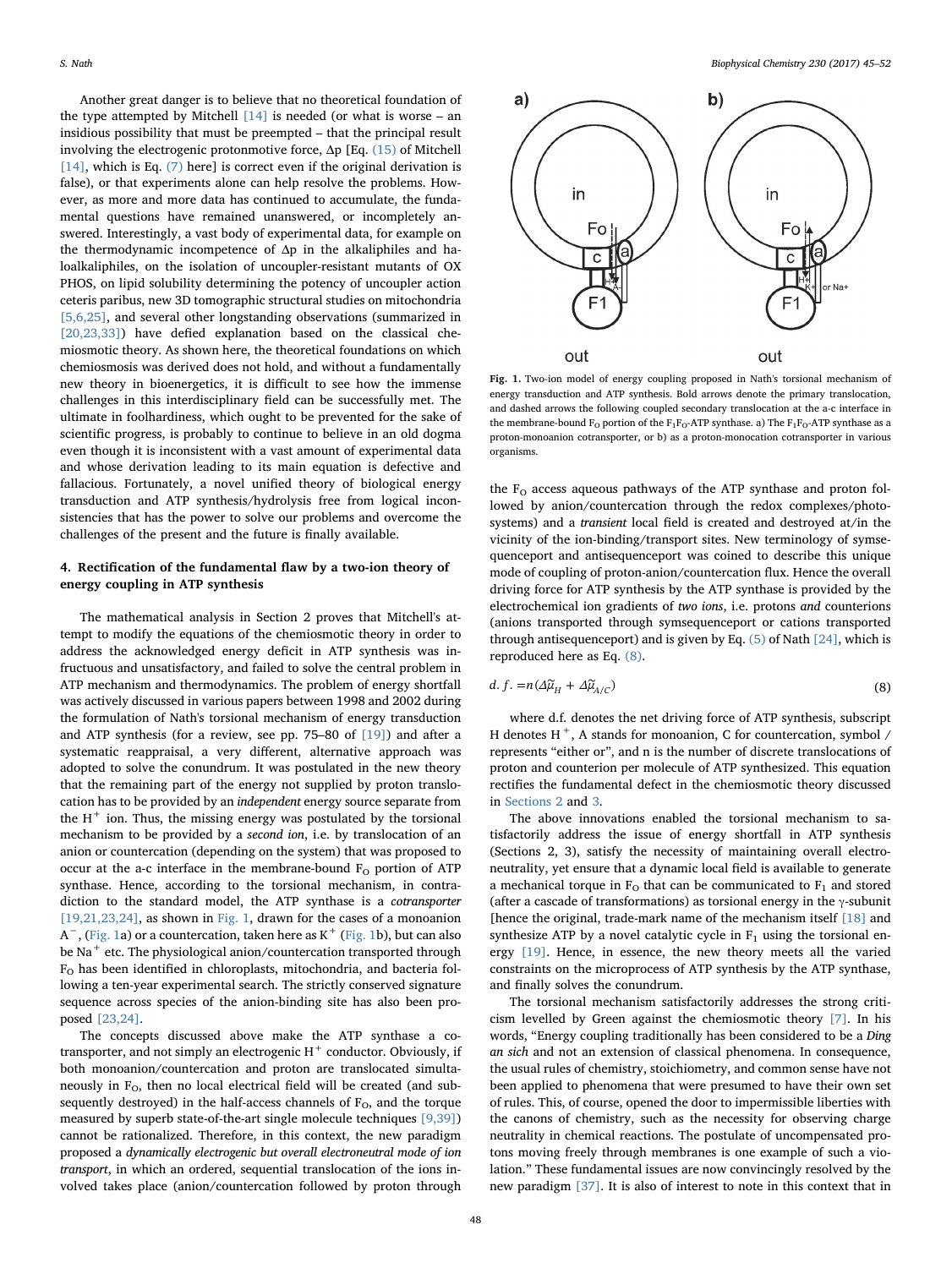<span id="page-4-5"></span>Table 1

Summary of the calculations for ATP synthesis by thermophilic  $F_1F_0$ -ATP synthase reconstituted into proteoliposomes under various experimental conditions.

| No.            | ADP, mM | Pi, mM       | ATP, nM | [ATP]/([ADP][Pi]) | $pH_{in}$ | $\Delta$ pH | $[K^+]_{\text{out}}$ , mM | $\Delta pK$   | $(\Delta pH + \Delta pK)$ | Col. 10 for $J = 0$ |
|----------------|---------|--------------|---------|-------------------|-----------|-------------|---------------------------|---------------|---------------------------|---------------------|
| $\mathbf{1}$   | 0.64    | 10           | 513     | 0.08              | 6.98      | 1.06        | 10.9-51.8                 | $0.33 - 1.01$ | 1.39-2.07                 | 1.76                |
| $\overline{2}$ | 0.64    | 10           | 513     | 0.08              | 7.62      | 0.40        | 51.8-202                  | $1.01 - 1.61$ | $1.41 - 2.01$             | 1.70                |
| 3              | 0.32    | 10           | 513     | 0.16              | 6.98      | 1.06        | 10.9-62.9                 | $0.33 - 1.10$ | 1.39-2.16                 | 1.85                |
| 4              | 0.32    | 10           | 513     | 0.16              | 7.62      | 0.40        | 62.9-202                  | $1.10 - 1.61$ | 1.50-2.01                 | 1.81                |
| 5              | 0.16    | 10           | 513     | 0.32              | 6.98      | 1.06        | $16.1 - 76.5$             | $0.51 - 1.18$ | $1.57 - 2.24$             | 1.93                |
| 6              | 0.16    | 10           | 513     | 0.32              | 7.62      | 0.40        | 76.5-202                  | $1.18 - 1.61$ | 1.58-2.01                 | 1.85                |
| 7              | 0.08    | 10           | 513     | 0.64              | 6.98      | 1.06        | 19.6-92.9                 | $0.59 - 1.27$ | 1.65-2.33                 | 1.98                |
| 8              | 0.04    | 10           | 513     | 1.28              | 6.98      | 1.06        | 28.9-113                  | $0.76 - 1.36$ | $1.82 - 2.42$             | 2.12                |
| 9              | 0.02    | 10           | 513     | 2.56              | 6.98      | 1.06        | 28.9-137                  | $0.76 - 1.44$ | 1.82-2.50                 | 2.19                |
| 10             | 0.64    | 10           | 245     | 0.038             | 6.98      | 1.06        | 10.9-51.8                 | $0.33 - 1.01$ | 1.39-2.07                 | 1.65                |
| 11             | 0.32    | 10           | 245     | 0.076             | 6.98      | 1.06        | 10.9-51.8                 | $0.33 - 1.01$ | 1.39-2.07                 | 1.75                |
| 12             | 0.16    | 10           | 245     | 0.152             | 6.98      | 1.06        | 13.2-62.9                 | $0.42 - 1.10$ | 1.48-2.16                 | 1.80                |
| 13             | 0.16    | 10           | 980     | 0.61              | 6.98      | 1.06        | 19.6-76.5                 | $0.59 - 1.18$ | $1.65 - 2.24$             | 2.00                |
| 14             | 0.16    | 10           | 2030    | 1.28              | 6.98      | 1.06        | 28.9-113                  | $0.76 - 1.36$ | $1.82 - 2.42$             | 2.14                |
| 15             | 0.32    | $\mathbf{1}$ | 513     | 1.6               | 6.98      | 1.04        | 28.9-137                  | $0.76 - 1.44$ | $1.80 - 2.48$             | 2.15                |
| 16             | 0.16    | $\mathbf{1}$ | 513     | 3.2               | 6.98      | 1.04        | 28.9-137                  | $0.76 - 1.44$ | $1.80 - 2.48$             | 2.18                |
| 17             | 0.08    | $\mathbf{1}$ | 513     | 6.4               | 6.98      | 1.04        | 42.6-202                  | $0.93 - 1.61$ | 1.97-2.65                 | 2.30                |
| 18             | 0.08    | $\mathbf{1}$ | 513     | 6.4               | 6.37      | 1.64        | 10.9-51.8                 | $0.33 - 1.01$ | $1.97 - 2.65$             | 2.24                |
| 19             | 0.04    | $\mathbf{1}$ | 513     | 12.8              | 6.98      | 1.04        | 51.8-202                  | $1.01 - 1.61$ | $2.05 - 2.65$             | 2.37                |
| 20             | 0.04    | $\mathbf{1}$ | 513     | 12.8              | 6.37      | 1.64        | $16.1 - 62.9$             | $0.51 - 1.10$ | $2.15 - 2.74$             | 2.40                |
| 20             | 0.04    | $\mathbf{1}$ | 513     | 12.8              | 6.37      | 1.64        | $16.1 - 62.9$             | $0.51 - 1.10$ | $2.15 - 2.74$             | 2.40                |
| 21             | 0.02    | $\mathbf{1}$ | 513     | 25.6              | 6.98      | 1.04        | 62.9-202                  | $1.10 - 1.61$ | $2.14 - 2.65$             | 2.47                |
| 22             | 0.08    | $\mathbf{1}$ | 980     | 12.3              | 6.98      | 1.04        | 51.8-202                  | $1.01 - 1.61$ | $2.05 - 2.65$             | 2.35                |
| 23             | 0.08    | $\mathbf{1}$ | 2030    | 25.3              | 6.98      | 1.04        | 62.9-202                  | $1.10 - 1.61$ | $2.14 - 2.65$             | 2.47                |
| 24             | 0.32    | 0.1          | 513     | 15.6              | 6.37      | 1.64        | $16.1 - 76.5$             | $0.51 - 1.18$ | $2.15 - 2.82$             | 2.47                |
| 25             | 0.16    | 0.1          | 513     | 31.2              | 6.37      | 1.64        | 19.6-76.5                 | $0.59 - 1.18$ | $2.23 - 2.82$             | 2.52                |
| 26             | 0.08    | 0.1          | 513     | 62.2              | 6.37      | 1.64        | 23.8-113                  | $0.68 - 1.36$ | $2.32 - 3.00$             | 2.64                |
| 27             | 0.04    | 0.1          | 513     | 125               | 6.37      | 1.64        | 28.9-137                  | $0.76 - 1.44$ | $2.40 - 3.08$             | 2.71                |
| 28             | 0.02    | 0.1          | 513     | 250               | 6.37      | 1.64        | $35.1 - 167$              | $0.85 - 1.52$ | $2.49 - 3.16$             | 2.81                |

his last published paper [\[36\]](#page-7-4), R. J. P. Williams sounded the death-knell for chemiosmosis in a final declaration that, "Mitchell's mechanism of ATP synthesis was electrolytic field driven and is impossible" (p. 148 in Williams [\[36\]](#page-7-4); see also Nath [\[24\]\)](#page-6-3). He also candidly admitted that, "Both Mitchell and I failed to give a good description of the ATP synthetases" (p. 149 in Williams [\[36\]\)](#page-7-4). Nath's torsional mechanism of energy transduction and ATP synthesis appealed to both founding-fathers of the field, E. C. Slater and Robert J. P. Williams, and succeeded in obtaining their support and stamp of approval in a personal correspondence and exchange of views on ATP mechanism and thermodynamics spread over 15 years.

A simplification of the general Eq. (8) is needed for application to the recent data of Soga et al. [\[31\]](#page-7-5) for the case of coupled antisequenceport translocation of protons and potassium ions where  $K^+$ ions move from "out" to "in" and H<sup>+</sup> ions translocate from "in" to "out" ([Fig. 1b](#page-3-0)). In this case, the net driving force is given by.

$$
d. f. = n(\Delta \widetilde{\mu}_H + \Delta \widetilde{\mu}_K) \tag{9}
$$

<span id="page-4-1"></span>For the i<sup>th</sup> ion (either  $H^+$  or  $K^+$  here),

$$
\widetilde{\mu}_{i,in} = \mu_0' + RTln[i_{in}^+] + z_i F \psi_{in}
$$
\n(10)

$$
\widetilde{\mu}_{i,out} = \mu_0' + RTln[i_{out}^+] + z_i F \psi_{out}
$$
\n(11)

<span id="page-4-2"></span>where  $\mu_0^{'}$  is taken as the common standard state chemical potential at the prevailing T, P. Hence, since valence  $z_i = +1$ ,

$$
\Delta \widetilde{\mu}_H = \widetilde{\mu}_{H,in} - \widetilde{\mu}_{H,out} = R T ln \frac{[H_{in}^+]}{[H_{out}^+]} + F(\psi_{in} - \psi_{out})
$$
\n(12)

<span id="page-4-3"></span>
$$
\Delta \widetilde{\mu}_K = \widetilde{\mu}_{K,out} - \widetilde{\mu}_{K,in} = RTln \frac{[K_{out}^+]}{[K_{in}^+]} + F(\psi_{out} - \psi_{in})
$$
\n(13)

Substituting Eq. [\(12\)](#page-4-2) and Eq. [\(13\)](#page-4-3) in Eq. [\(9\),](#page-4-4) the net driving force of ATP synthesis is given by

d. f. = 
$$
nRT \left( ln \frac{[H_{in}^+]}{[H_{out}^+]} + ln \frac{[K_{out}^+]}{[K_{in}^+]} \right)
$$
 (14)

<span id="page-4-0"></span>or,

d. f. =2.303nRT 
$$
\left( \log_{10} \frac{[H_{in}^+]}{[H_{out}^+]} + \log_{10} \frac{[K_{out}^-]}{[K_{in}^+]} \right)
$$
 (15)

<span id="page-4-4"></span>
$$
d. f. = 2.303nRT [(pHout - pHin) + (pKin - pKout)]
$$
\n(16)

<span id="page-4-6"></span>and we finally arrive at the simplified equation

$$
d. f. = 2.303nRT(\Delta pH + \Delta pK)
$$
\n(17)

where  $\Delta pH = (pH_{out} - pH_{in})$  and  $\Delta pK = (pK_{in} - pK_{out})$  are both positive definite.

Proteoliposomes reconstituted with  $F_1F_0$  have been energized by acid-base  $H^+$  transition along with valinomycin-induced diffusion potential of  $K^+$  ions at various ATP, ADP and Pi concentrations and extensive measurements of the initial rates of ATP synthesis/hydrolysis amenable to quantitative analysis have become available only very recently [\[31\]](#page-7-5). The results of such kinetic experiments have generally been interpreted in terms of Mitchell's chemiosmotic theory, which is a single-ion theory, with its protonmotive driving force, Δp arising solely from  $H^+$  ion translocation, as discussed above. It is shown here by detailed calculation that the results of these kinetic experiments are quantitatively consistent with a two-ion theory of energy coupling such as Nath's torsional mechanism of energy transduction and ATP synthesis in which energy for synthesis of ATP is contributed by translocation of two ions, in this case  $K^+$  and  $H^+$ . This has major biological implications for models of energy coupling in bioenergetics.

Proteoliposomes reconstituted with thermophilic Bacillus  $F_1F_0$  $(TF_1F_0)$  were incubated in the acidic medium. The potassium concentration in the acidic medium is taken as  $[K^+]_{in}$  and the measured pH of the acidified solution is the  $pH_{in}$ . The reaction is initiated by injection of the acidified proteoliposomes into a base medium containing luciferin, luciferase, and valinomycin. The measured potassium and proton concentrations in the resulting solution after mixing correspond to  $[K^+]_{out}$  and pH<sub>out</sub> respectively. By mixing, a pH gradient was established across the membrane which was calculated from the measurements as being equal to ( $pH_{out} - pH_{in}$ ) =  $\Delta pH$ . The valinomycin-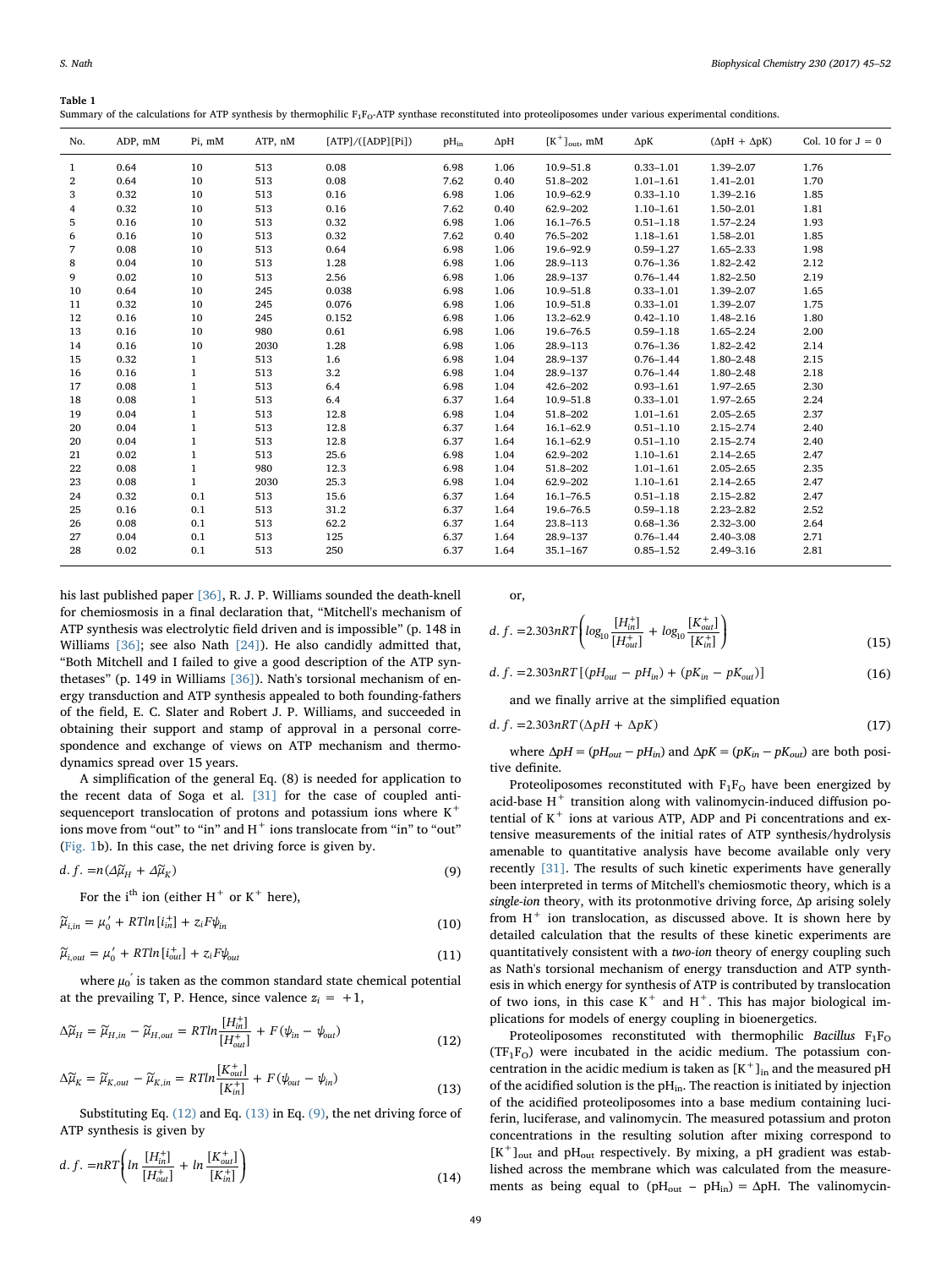<span id="page-5-0"></span>

Fig. 2. The dependence of ATP synthesis/hydrolysis on (ΔpH + ΔpK) based on Eq. [\(17\)](#page-4-6) describing the two-ion theory of energy coupling in Nath's torsional mechanism of energy transduction and ATP synthesis under various experimental conditions. [ATP] = 512 nM. [Pi] = 10 mM (○), 1 mM (□), or 0.1 mM (Δ). From left to right, [ADP] = 640, 320, 160, 80, and 40 μM for [Pi] = 10 mM (O), [ADP] = 320, 160, 80, 40, and 20 μM for [Pi] = 1 mM (□), and [ADP] = 320, 160, 80, 40, and 20 μM for [Pi] = 0.1 mM (Δ).

mediated potassium gradient was calculated from the measured  $[K^+]_{in}$ and  $[K^+]_{out}$  concentrations as being equal to  $(pK_{in} - pK_{out}) = \Delta pK$ . The results at different values of ΔpH and ΔpK and various combinations of ATP, ADP and Pi concentrations are tabulated in [Table 1](#page-4-5). For all combinations, the  $pH<sub>out</sub>$  varied between 8.02 and 8.04, while the inside potassium concentration,  $[K^+]_{in}$  was 5 mM [\[31\].](#page-7-5)

According to the torsional mechanism, the true driving force for ATP synthesis is the sum of the electrochemical potential difference of proton and anion/countercation translocation. For the above situation, where the second ion in the process of coupling is the countercation  $K^+$ the net driving force of ATP synthesis can be simplified as being equal to 2.303nRT( $\Delta$ pH +  $\Delta$ pK) in energy units (e.g., kJ/mol) as shown by Eq. [\(17\),](#page-4-6) where n is the number of translocations of the two ions per ATP, and n typically varies between 3 and 4, and equals 3.3 in the experiments of Soga et al. [\[31\]](#page-7-5).

The calculations for all 28 cases are summarized in [Table 1.](#page-4-5) The rate data under various conditions are nicely described by the above equa-tion (Eq. [\(17\)\)](#page-4-6). The driving force in terms of ( $\Delta$ pH +  $\Delta$ pK) required to achieve net ATP synthesis (over hydrolysis) at various ADP, Pi and ATP concentrations is also tabulated in the last column of the table. The higher the [ATP]/([ADP][Pi]) ratio, the higher is the value of the last column. As a thumb-rule, for this energy-transducing  $TF_1F_O$  system, a

driving force increase per translocation of  $H^+$  and  $K^+$  of approximately 0.7 kJ/mol is needed to push the system into synthesis mode for a doubling of the [ATP]/([ADP][Pi]) ratio. Further, it is found that at constant value of [ATP]/([ADP][Pi]), any combination of ΔpH or ΔpK yields superimposable rate curves, as long as the relationship (ΔpH  $+ \Delta pK$ ) = constant is ensured. The numerical value of the minimum and maximum (i.e., range) of the  $K^+$  gradient provided in the paper [\[31\]](#page-7-5) is also tabulated in [Table 1.](#page-4-5) The [Table 1](#page-4-5) is supplemented by a graph [\(Fig. 2](#page-5-0)) in which the measured rate of catalysis at various experimental conditions of ADP, Pi and ATP is plotted as a function of the overall driving force of ATP synthesis ( $ΔpH + ΔpK$ ) (in mV), as interpreted by Eq. [\(17\)](#page-4-6) of the two-ion theory.

Each of the fifteen curves in [Fig. 2](#page-5-0) reveals two regions or processes, separated by a point of inflection. The region of each curve where the net rate of catalysis, J is less than zero can be interpreted as being governed primarily by the process of ATP hydrolysis. In the second region (J > 0), net ATP synthesis driven by both  $H^+$  and  $K^+$  ion concentration gradients dominates, and in this region the rate of ATP synthesis varies parabolically as a function of  $(\Delta pH + \Delta pK)$  quite perfectly [\(Fig. 2](#page-5-0)). In fact, a fit of each of the fifteen curves by a second order polynomial in the region where predominantly net ATP synthesis occurs (i.e.,  $J > 0$ ) yielded a mean  $R^2$  value of 0.995. An important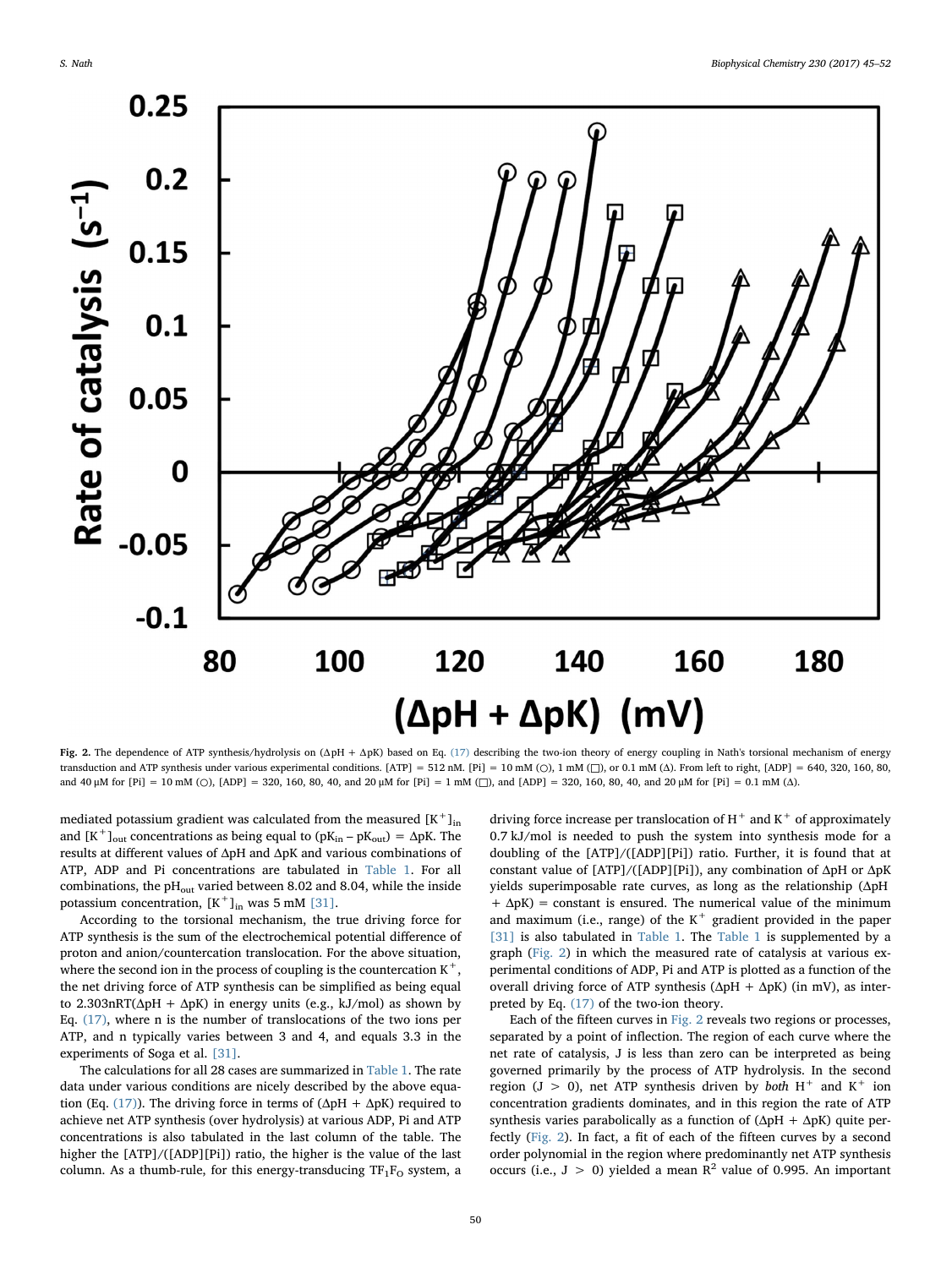implication of this result is that an enzyme conformation with two different ionic species bound in the  $F<sub>O</sub>$  portion of ATP synthase (H<sup>+</sup> and K<sup>+</sup> here, or H<sup>+</sup> and A<sup>-</sup> in ATP synthases from other sources) is the only energetically competent and kinetically obligatory intermediate in ATP catalysis. In other words, the  $F_1F_0$ -ATP synthase is a cotransporter. Formulation of an enzyme kinetic model that mathematically describes the coupling of proton and co-anion/counter-cation transport with ATP synthesis would prove invaluable for future analysis of rate data in the field.

The meaning of the above results [\(Table 1,](#page-4-5) [Fig. 2](#page-5-0)) is thus quite different from that inferred by conventional single-ion models of energy coupling such as the chemiosmotic theory, because here, two different ion species are contributing to the energy requirement of ATP synthesis. The clear-cut implication of this work is that the energy contribution to ATP synthesis by translocation of a second ion-type (e.g.,  $K^+$ ) cannot be slipped into the energy account of the  $H^+$ , as done by Soga et al. [\[31\]](#page-7-5); in fact the data is adequately explained by a governing equation of Nath's torsional mechanism of energy transduction and ATP synthesis [Eq. (8) or Eq. [\(17\)\]](#page-4-6). The ion-coupling mode of translocation in Nath's torsional mechanism of ATP synthesis satisfactorily explains the details of energy coupling and transduction in ATP synthase.

It should finally be emphasized that the classical chemiosmotic theory is based on equilibrium thermodynamics (which is another of its major inadequacies and limitations), and in line with chemiosmosis, Soga et al. [\[31\]](#page-7-5) have also interpreted their data based on the energetic equilibrium of the coupled reactions (i.e. generalized thermodynamic driving force,  $X = \Delta G' = 0$ ). On the other hand, the torsional mechanism is a higher-level nonequilibrium theory [\[2,37\]](#page-6-16) that employs nonequilibrium thermodynamics and kinetics in its description, and characterizes the nonequilibrium steady state of the coupled reactions occurring with a finite, non-zero net reaction rate of synthesis/hydrolysis. The last column in [Table 1](#page-4-5) (see also [Fig. 2\)](#page-5-0) describes a special case of a nonequilibrium stationary state (i.e. generalized flux,  $J = 0$  in which the rate of ATP synthesis by a sub-population of the  $F_1F_0$ -ATP synthase enzymes in the proteoliposome system exactly balances the rate of ATP hydrolysis by (a different sub-population of)  $F_1$ -ATPase enzymes in the system carrying out ATP hydrolysis); however, in this analysis, the generalized thermodynamic force, X itself does not vanish as assumed by Soga et al. [\[31\]](#page-7-5). It should be emphasized that in this more general thermodynamic framework, equilibrium is a special non*physiological* case of a nonequilibrium stationary state  $(J = 0)$  in which the generalized thermodynamic driving force also disappears, i.e.  $X = 0$ . The greater generality, applicability, and superiority for coupled biological processes of such a nonequilibrium analysis over the standard equilibrium treatment has been stressed repeatedly by several research groups over the decades ([\[3,4,10,12,17\]](#page-6-17).

#### 5. Conclusions

A fundamental flaw in the governing equations of Mitchell's chemiosmotic theory has been identified. Surprisingly, this flaw had not been detected earlier, despite the passage of more than half-a-century. Discovery of such a defect negates, or at least considerably weakens, the theoretical foundations on which the chemiosmotic theory is based. It is concluded that a two-ion theory of energy coupling within Nath's torsional mechanism of energy transduction and ATP synthesis rectifies the fundamental flaw in the chemiosmotic theory. The new paradigm has been shown to remove the inconsistencies in previous theories, and to provide the elusive mechanistic details of biological energy coupling, transduction, and ATP synthesis, a process on which experimental data is still extremely scarce (compared to the reverse process of ATP hydrolysis). It also possesses the power to rationalize and interpret experimental data and guide future experimental research and theoretical analysis in the field. The unifying principles of energy coupling and transduction contained in the torsional mechanism are of a very general and universal nature, properties that make these topics very attractive

for contemporary interdisciplinary research. The aspects dealt with in the two-decade-long development and embellishment of the torsional mechanism can be taken to constitute the key elements whose lack of detailed consideration had held back the progress of research in this important field.

#### Acknowledgement

The funding and constant support extended by the Department of Science and Technology, India to the author's research program on the mechanism and thermodynamics of biological molecular machines for the past 25 years (1992–2016) is gratefully acknowledged. The author thanks all four reviewers for several comments and suggestions that have contributed to a logical explanation of the various mechanistic aspects addressed in the paper.

### References

- <span id="page-6-2"></span>[1] B. Agarwal, Revisiting the 'chemiosmotic theory'[: Coupled transport of anion and](http://refhub.elsevier.com/S0301-4622(17)30281-8/rf0005) [proton for ATP synthesis, Bioenergetics 2 \(2013\) e116.](http://refhub.elsevier.com/S0301-4622(17)30281-8/rf0005)
- <span id="page-6-16"></span>[2] [C. Channakeshava, New paradigm for ATP synthesis and consumption, J. Biosci. 36](http://refhub.elsevier.com/S0301-4622(17)30281-8/rf0010) [\(2011\) 3](http://refhub.elsevier.com/S0301-4622(17)30281-8/rf0010)–4.
- <span id="page-6-17"></span>[3] [R.S. Criddle, L.D. Hansen, B.N. Smith, et al., Thermodynamic law for adaptation of](http://refhub.elsevier.com/S0301-4622(17)30281-8/rf0015) [plants to environmental temperatures, Pure Appl. Chem. 77 \(2005\) 1425](http://refhub.elsevier.com/S0301-4622(17)30281-8/rf0015)–1444.
- [4] [Y. Demirel, S.I. Sandler, Thermodynamics and bioenergetics, Biophys. Chem. 97](http://refhub.elsevier.com/S0301-4622(17)30281-8/rf0020) [\(2002\) 87](http://refhub.elsevier.com/S0301-4622(17)30281-8/rf0020)–111.
- <span id="page-6-12"></span>[5] [T.G. Frey, C.A. Mannella, The internal structure of mitochondria, Trends Biochem.](http://refhub.elsevier.com/S0301-4622(17)30281-8/rf0025) [Sci. 25 \(2000\) 319](http://refhub.elsevier.com/S0301-4622(17)30281-8/rf0025)–324.
- [6] [M. Ghochani, J.D. Nulton, P. Salamon, T.G. Frey, A. Rabinovitch, A.R.C. Baljon,](http://refhub.elsevier.com/S0301-4622(17)30281-8/rf0030) [Tensile forces and shape entropy explain observed crista structure in mitochondria,](http://refhub.elsevier.com/S0301-4622(17)30281-8/rf0030) [Biophys. J. 99 \(2010\) 3244](http://refhub.elsevier.com/S0301-4622(17)30281-8/rf0030)–3254.
- <span id="page-6-0"></span>[7] [D.E. Green, A critique of the chemosmotic model of energy coupling, Proc. Natl.](http://refhub.elsevier.com/S0301-4622(17)30281-8/rf0035) [Acad. Sci. U. S. A. 78 \(1981\) 2240](http://refhub.elsevier.com/S0301-4622(17)30281-8/rf0035)–2243.
- [8] [L.D. Hansen, S. Jain, R. Murugavel, ATP synthase and the torsional mechanism:](http://refhub.elsevier.com/S0301-4622(17)30281-8/rf0040) [Resolving a 50-year-old mystery, Curr. Sci. 87 \(2004\) 16](http://refhub.elsevier.com/S0301-4622(17)30281-8/rf0040)–19.
- <span id="page-6-14"></span>[9] [T. Hornung, R. Ishmukhametov, D. Spetzler, J. Martin, W.D. Frasch, Determination](http://refhub.elsevier.com/S0301-4622(17)30281-8/rf0045) [of torque generation from the power stroke of](http://refhub.elsevier.com/S0301-4622(17)30281-8/rf0045) Escherichia coli F1-ATPase, Biochim. [Biophys. Acta 1777 \(2008\) 579](http://refhub.elsevier.com/S0301-4622(17)30281-8/rf0045)–582.
- [10] [D. Jou, F. Ferrer, A simple nonequilibrium thermodynamic description of some](http://refhub.elsevier.com/S0301-4622(17)30281-8/rf0050) [inhibitors of oxidative phosphorylation, J. Theor. Biol. 117 \(1985\) 471](http://refhub.elsevier.com/S0301-4622(17)30281-8/rf0050)–488.
- <span id="page-6-1"></span>[11] [E.A. Kasumov, R.E. Kasumov, I.V. Kasumova, A mechano-chemiosmotic model for](http://refhub.elsevier.com/S0301-4622(17)30281-8/rf0055) [the coupling of electron and proton transfer to ATP synthesis in energy-trans](http://refhub.elsevier.com/S0301-4622(17)30281-8/rf0055)[forming membranes: A personal perspective, Photosynth. Res. 123 \(2015\) 1](http://refhub.elsevier.com/S0301-4622(17)30281-8/rf0055)–22.
- [12] [G. Lebon, D. Jou, J. Casas-Vázquez, Understanding Non-equilibrium](http://refhub.elsevier.com/S0301-4622(17)30281-8/rf0060) [Thermodynamics: Foundations, Applications,](http://refhub.elsevier.com/S0301-4622(17)30281-8/rf0060) Frontiers, Springer, Berlin, 2008.
- <span id="page-6-6"></span>[13] [P. Mitchell, Coupling of phosphorylation to electron and hydrogen transfer by a](http://refhub.elsevier.com/S0301-4622(17)30281-8/rf0065) [chemi-osmotic type of mechanism, Nature 191 \(1961\) 144](http://refhub.elsevier.com/S0301-4622(17)30281-8/rf0065)–148.
- <span id="page-6-5"></span>[14] [P. Mitchell, Chemiosmotic coupling in oxidative and photosynthetic phosphoryla](http://refhub.elsevier.com/S0301-4622(17)30281-8/rf0070)[tion, Biol. Rev. 41 \(1966\) 445](http://refhub.elsevier.com/S0301-4622(17)30281-8/rf0070)–502.
- <span id="page-6-11"></span>[15] [P. Mitchell, Chemiosmotic coupling and energy transduction. In theoretical and](http://refhub.elsevier.com/S0301-4622(17)30281-8/rf0075) [experimental biophysics: A series of advances, volume 2 \(Cole, A., Ed.\), Marcel](http://refhub.elsevier.com/S0301-4622(17)30281-8/rf0075) [Dekker, N. Y. \(1969\) 159](http://refhub.elsevier.com/S0301-4622(17)30281-8/rf0075)–216.
- <span id="page-6-9"></span>[16] [P. Mitchell, J. Moyle, Stoichiometry of proton translocation through the respiratory](http://refhub.elsevier.com/S0301-4622(17)30281-8/rf0080) [chain and adenosine triphosphatase systems of rat liver mitochondria, Nature 208](http://refhub.elsevier.com/S0301-4622(17)30281-8/rf0080) [\(1965\) 147](http://refhub.elsevier.com/S0301-4622(17)30281-8/rf0080)–151.
- [17] [S. Nath, A thermodynamic principle for the coupled bioenergetic processes of ATP](http://refhub.elsevier.com/S0301-4622(17)30281-8/rf0085) [synthesis, Pure Appl. Chem. 70 \(1998\) 639](http://refhub.elsevier.com/S0301-4622(17)30281-8/rf0085)–644.
- <span id="page-6-15"></span>[18] [S. Nath, H. Rohatgi, A. Saha, The torsional mechanism of energy transfer in ATP](http://refhub.elsevier.com/S0301-4622(17)30281-8/rf0090) [synthase, Curr. Sci. 77 \(1999\) 167](http://refhub.elsevier.com/S0301-4622(17)30281-8/rf0090)–169.
- <span id="page-6-7"></span>[19] S. Nath, The molecular mechanism of ATP synthesis by  $F_1F_0$ -ATP synthase: A
- <span id="page-6-10"></span>[scrutiny of the major possibilities, Adv. Biochem. Eng. Biotechnol. 74 \(2002\) 65](http://refhub.elsevier.com/S0301-4622(17)30281-8/rf0095)–98. [20] [S. Nath, Beyond the chemiosmotic theory: Analysis of key fundamental aspects of](http://refhub.elsevier.com/S0301-4622(17)30281-8/rf0100) [energy coupling in oxidative phosphorylation in the light of a torsional mechanism](http://refhub.elsevier.com/S0301-4622(17)30281-8/rf0100) [of energy transduction and ATP synthesis](http://refhub.elsevier.com/S0301-4622(17)30281-8/rf0100) – Invited review part 1, J. Bioenerg. [Biomembr. 42 \(2010\) 293](http://refhub.elsevier.com/S0301-4622(17)30281-8/rf0100)–300.
- <span id="page-6-4"></span>[21] [S. Nath, Beyond the chemiosmotic theory: Analysis of key fundamental aspects of](http://refhub.elsevier.com/S0301-4622(17)30281-8/rf0105) [energy coupling in oxidative phosphorylation in the light of a torsional mechanism](http://refhub.elsevier.com/S0301-4622(17)30281-8/rf0105) [of energy transduction and ATP synthesis](http://refhub.elsevier.com/S0301-4622(17)30281-8/rf0105) – Invited review part 2, J. Bioenerg. [Biomembr. 42 \(2010\) 301](http://refhub.elsevier.com/S0301-4622(17)30281-8/rf0105)–309.
- <span id="page-6-8"></span>[22] [S. Nath, Personal communication to E. C. Slater, C. Slater, June 2 and \(June 4\)](http://refhub.elsevier.com/S0301-4622(17)30281-8/rf0110) [\(2010\).](http://refhub.elsevier.com/S0301-4622(17)30281-8/rf0110)
- <span id="page-6-13"></span>[23] [S. Nath, J. Villadsen, Oxidative phosphorylation revisited, Biotechnol. Bioeng. 112](http://refhub.elsevier.com/S0301-4622(17)30281-8/rf0115) [\(2015\) 429](http://refhub.elsevier.com/S0301-4622(17)30281-8/rf0115)–437.
- <span id="page-6-3"></span>[24] [S. Nath, Analysis of molecular mechanisms of ATP synthesis from the standpoint of](http://refhub.elsevier.com/S0301-4622(17)30281-8/rf0120) [the principle of electrical neutrality, Biophys. Chem. 224 \(2017\) 49](http://refhub.elsevier.com/S0301-4622(17)30281-8/rf0120)–58.
- [25] [G.A. Perkins, M.H. Ellisman, Mitochondrial con](http://refhub.elsevier.com/S0301-4622(17)30281-8/rf0125)figurations in peripheral nerve suggest diff[erential ATP production, J. Struct. Biol. 173 \(2011\) 117](http://refhub.elsevier.com/S0301-4622(17)30281-8/rf0125)–127.
- [26] N.M. Rao, Medical Biochemistry, 2<sup>nd</sup> [ed, New Age International, New Delhi, 2014,](http://refhub.elsevier.com/S0301-4622(17)30281-8/rf0130) [pp. 280](http://refhub.elsevier.com/S0301-4622(17)30281-8/rf0130)–281.
- [27] [B. Reynafarje, A. Alexandre, P. Davies, A.L. Lehninger, Proton translocation](http://refhub.elsevier.com/S0301-4622(17)30281-8/rf0135)